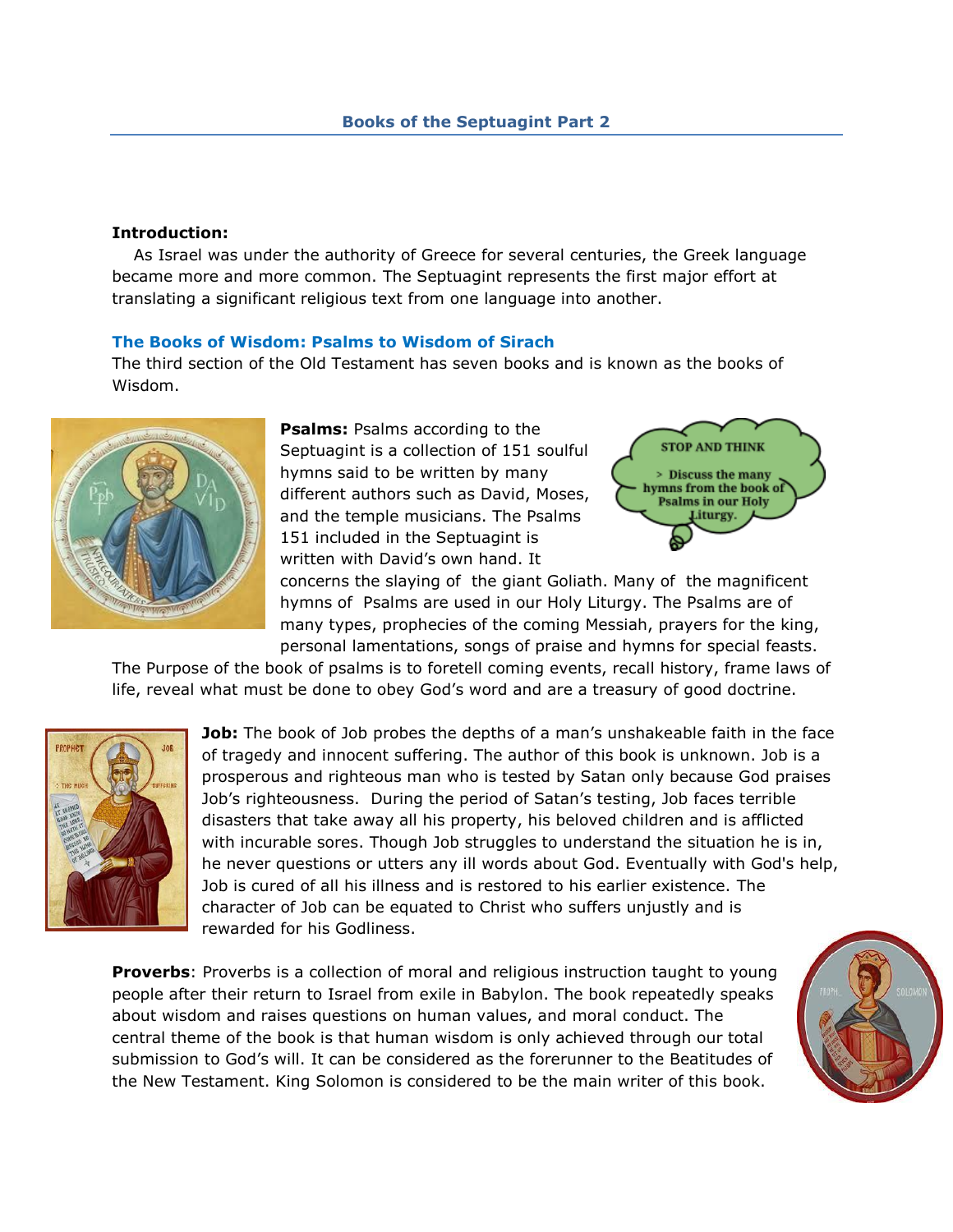**Ecclesiastes:** The book of Ecclesiastes, writes about a preacher who philosophically seeks to understand the meaning of human existence that a good man can find in this life. King Solomon is considered to have written this book. It is written is an autobiographical form and the writer suggests the reader to enjoy the simple things in life rather than running for riches for it is God who commands everything.

**Song of Songs:** Song of Songs is a collection of lyrical poems written by King Solomon in the language of human love. According to Jewish traditions, Solomon wrote the Song of Songs in his youth, Proverbs in his middle age and Ecclesiastes in his old age. This book speaks prophetically of God"s love for His beloved Bride, His Church.

**Wisdom of Solomon**: The book Wisdom of Solomon is an Apocryphal book and was authored by an unknown Jewish believer of the larger Greek community of Alexandria, Egypt. The Wisdom of Solomon was written to offer edification to a Jewish community during times of political, military, and religious upheaval. Its aim was to encourage the Jews to be faithful to their covenant with God. It was also intended to attract pagans and apostate Jews back to Judaism. This book promises of rewards to the righteous such as immortality, praises, and wisdom and condemns the foolishness of idol worship. The first ten chapters are comparable to the teachings of Jesus.

**Wisdom of Sirach:** Wisdom of Sirach also called "Ecclesiasticus" teaches young people on ethical and religious topics. It is an Apocryphal book and was written similar to Proverbs and emphasizes that all true wisdom comes from the Lord and wisdom is a gift from God to mankind. The author of this book is Jesus ben Sirach, who was a Jewish scribe and an instructor at a Jewish academy, probably in Jerusalem, where he taught religion and ethics. Jesus ben Sirach wrote down his lectures in a manuscript. That manuscript written in Hebrew got very little circulation until his grandson translated it into Greek. Then about three centuries later, a translation was made into syriac from the Hebrew text.

# **Books of Prophecy: Hosea - Daniel**

The last section of the Old Testament consists of eighteen books and is called the books of Prophecy. The books listed here are in the order as seen in the Septuagint.



**Hosea:** Prophet Hosea describes God"s own redeeming love for His chosen people even when they ignore His Laws. Prophet Hosea emphasised on the importance of steadfast love of God instead of empty sacrifices. The name Hosea means "salvation" or "deliverance" and prophet Hosea is called prophet of 'love'.

**Amos:** Prophet Amos was a shepherd called by God to declare God"s wrath on Israel for its grave social injustice, immorality and its shallow and meaningless piety. He was the first Hebrew prophet to have a biblical book named after him. The name Amos means "burdened" or "burden bearer".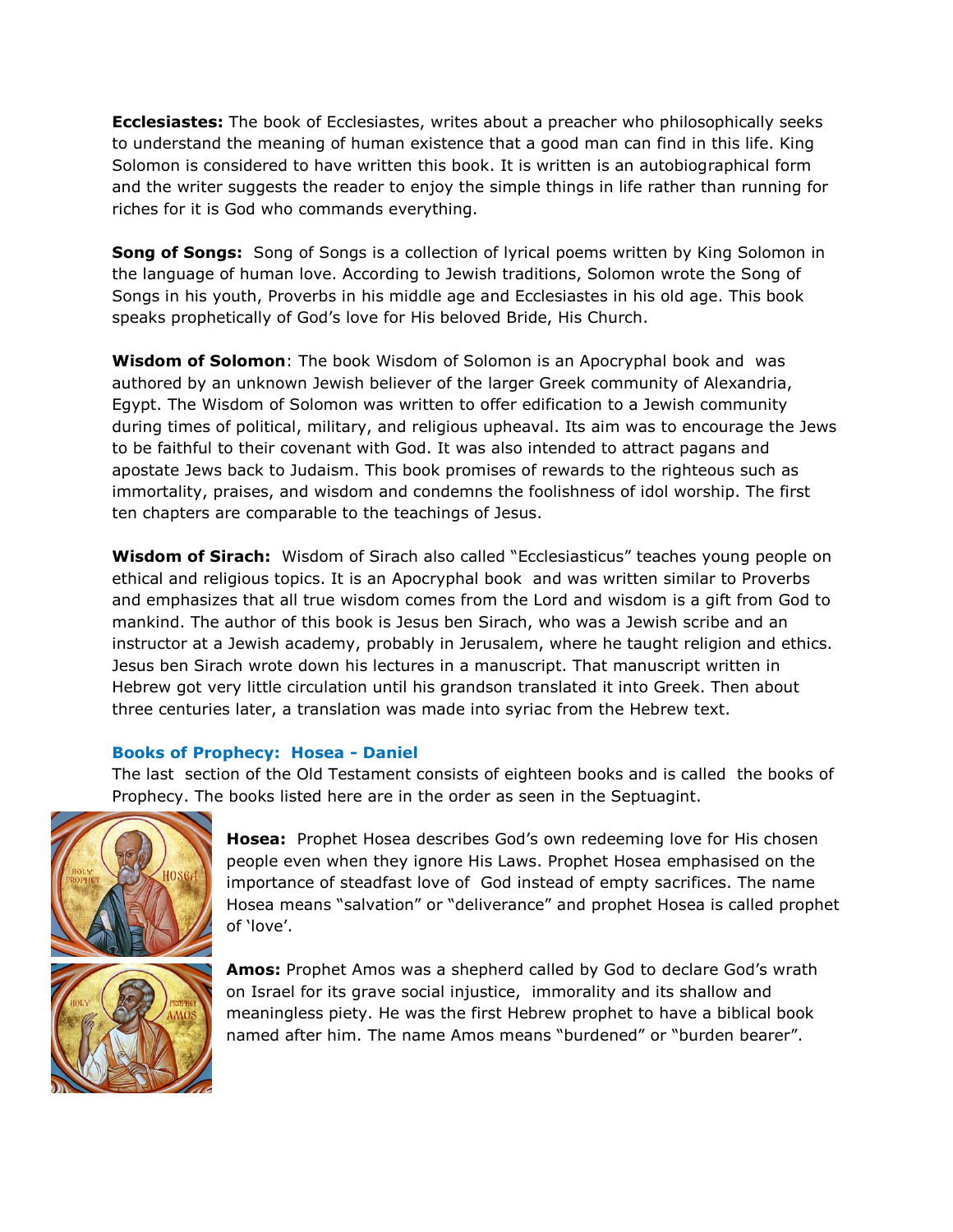

**Micah:** Prophet Micah speaks of peace reigning over all who do justice, love kindness, and walk humbly with God and judgement against the kingdom"s of Jerusalem and Samaria because of their lawlessness. He also prophesied the Incarnation, Christ's birth at Bethlehem, and His suffering.

**INTERESTING FACT** 

The Israelites during their exile in Babylonia, adopted many of their local traditions and customs like idol worship. Reflecting on the Israelite's actions, relate it to how we try to fit in a group?

The Holy Bible was written under the inspiration of the Holy Spirit by over 40 different authors from all walks of life, shepherds, farmers, tent-makers, physicians, fishermen, priests, philosophers, prophets and kings. Despite these differences in occupation and the span of years it took to write, the Holy Bible is an extremely cohesive and unified book.



The name Micah means "who is like the Lord".

**Joel:** Prophet Joel is called "Prophet of Pentecost," since his prophecy of the outpouring of the Spirit (Joel 2:28) is quoted by Peter (Acts 2:16) as being fulfilled in the day of Pentecost. He foretells the outpouring of Holy Spirit, the Third Person in the Trinity, upon all mankind as in the day of Pentecost. Joel is a common Jewish name, meaning "YAHWEH is GOD".



**Obadiah:** The book of Obadiah has only 21 verses and is the shortest of the prophetic books in our Holy Bible. Prophet Obadiah describes the destruction of Edom for invading and plundering Jerusalem at least four times and the restoration of Israel thereafter. The name Obadiah means "servant of the Lord".

**Jonah**: The main theme of the book of "Jonah" is universality of God's love and mercy. It extends both to Jews and gentiles alike. Prophet Jonah unwillingly accepts God"s command to preach His mercy and forgiveness to the people of a foreign nation, Nineveh, through prayers, repentance and fasting which is practiced even today in our syrian orthodox tradition, as the "Nineveh Lent". The name Jonah means "a dove".



**Nahum**: Prophet "Nahum" prophesied the defeat of the powerful Assyrian enemy due to their wicked lives. The name Nahum means "consolation" and his name "is in a sense symbolical of the message of the book, which was intended to *comfort* and *console* the oppressed and afflicted people of Judah. **STOP AND THINK** 

**Habakkuk:** The Prophet "Habakkuk" agonizes about the atrocities and oppressions that was rampant by the leaders of God's people in Judah. He prophesied the fall of Judah by the Babylonians. Prophet Habakkuk is said to be the prophet who visits Daniel in the Lion"s den. He also prophesies about the coming of Our Lord Jesus Christ and salvation through Him.

**Zephaniah:** The Scripture states Prophet *'Zephaniah'* of royal heritage. He taught the message of comfort and peace to those who wait patiently for the Lord and serve Him in Judah. His name means 'God has hidden'.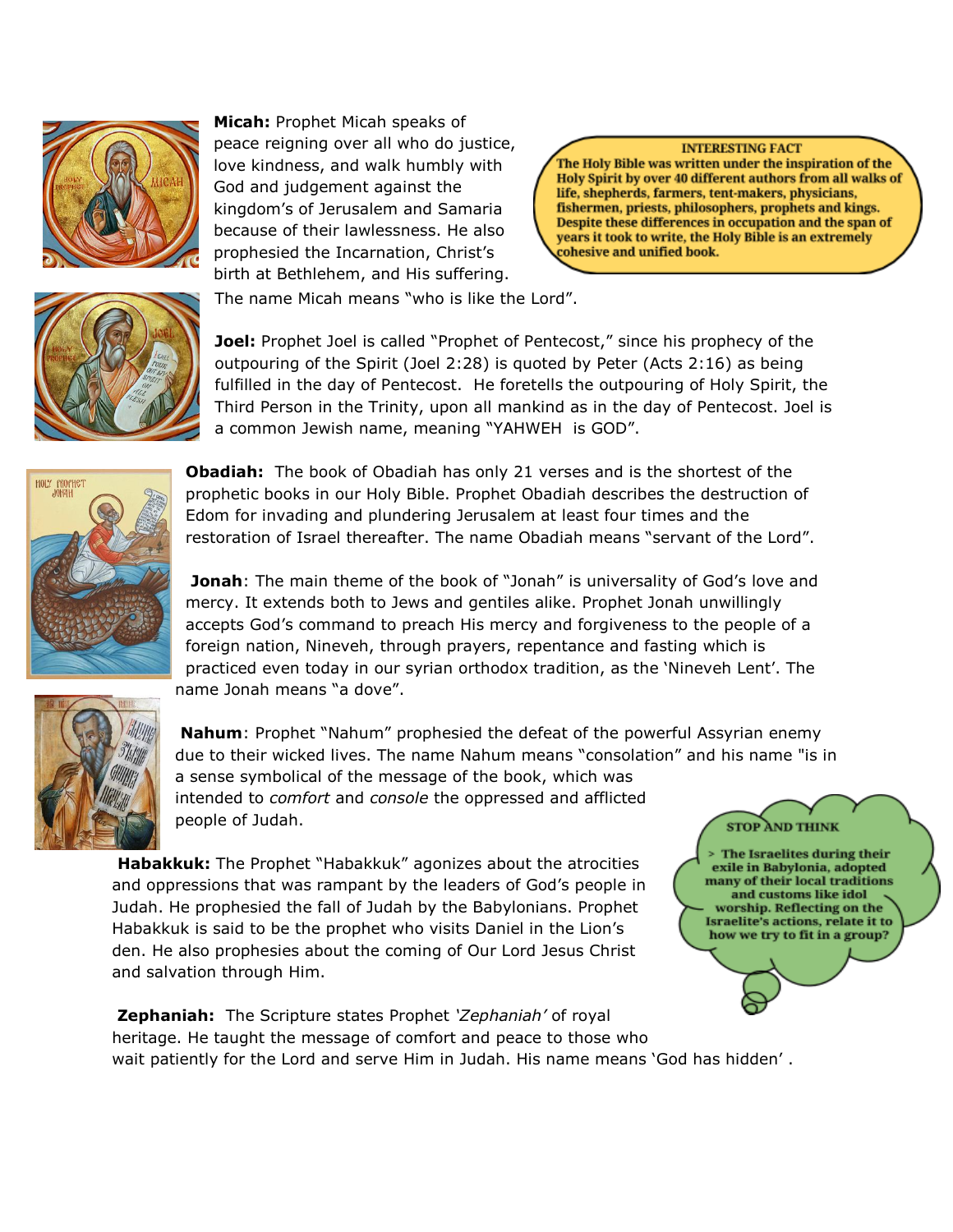**Haggai:** Prophet "*Haggai'* is the first of the post exile prophets and urges the people of Israel to rebuild the destroyed temple in order to revive their religion. He also taught the people about the rewards of obedience to God. His name means "festal".

**Zechariah:** Prophet Zechariah is second of the post exile prophets and he prophesied Christ"s humble coming, His rejection and betrayal for only thirty pieces of silver, His crucification, His priesthood, His heritage and His coming in glory to establish peace. He also encouraged the people to have close ties with God to prevent further judgement. Zechariah means 'He whom God remembers'.



**Malachi:** Prophet Malachi prophesied the birth of a forerunner, like the ancient prophet Elijah to appear before the birth of Messiah. This prophecy was about John the Baptist who came as the forerunner to the Messiah Jesus Christ. The name Malachi means "angel" or "messenger".

**Isaiah:** Prophet Isaiah writes about his visions wherein the coming of Messiah is described in great detail. He even writes about the virgin birth by our "Theotokos"(Title of the Virgin Mary), Christ's intense suffering with His Resurrection from the dead and His second coming. Isaiah means the salvation of God and he lived in Judah. Due to the many prophecies he made of the coming of the Messiah, the book of Isaiah is also referred to as the fifth gospel.

**Jeremiah:** Prophet Jeremiah foretells the capture of Jews by the Babylonians and destruction of the temple in Jerusalem. He also prophesied the "new covenant" between God and mankind to be fulfilled through the Messiah of Israel. The name Jeremiah means "the one whom God appoints or exalts". The book of Jeremiah has come down to us in two different versions: the Greek version or the Septuagint, and the Hebrew version, known as the Masoretic Text. There are significant differences between the two in terms of wording, structure and length.



**Baruch**: Baruch was the secretary of prophet Jeremiah and a reader in the temple. The book of Baruch, an Apocryphal book was compiled sometime after the exile of the Israelites. He writes about a Jewish community that repents after its capture by the Babylonians. After Jerusalem was sacked and the leaders of Judah were deported, the Jews established communities in territory occupied by Babylon. In this new situation of exile, the Jewish community, now without the temple and a political home, established connections with other Jews across Babylon. But Baruch coming from Egypt to a community, calling on them to soften their hearts and return in obedience to the Lord. They do so and send an offering to the Jews who remain near Jerusalem. This book is best read as a story of the relationship between God and His people.

**The Lamentations of Jeremiah:** This book authored by prophet Jeremiah was written